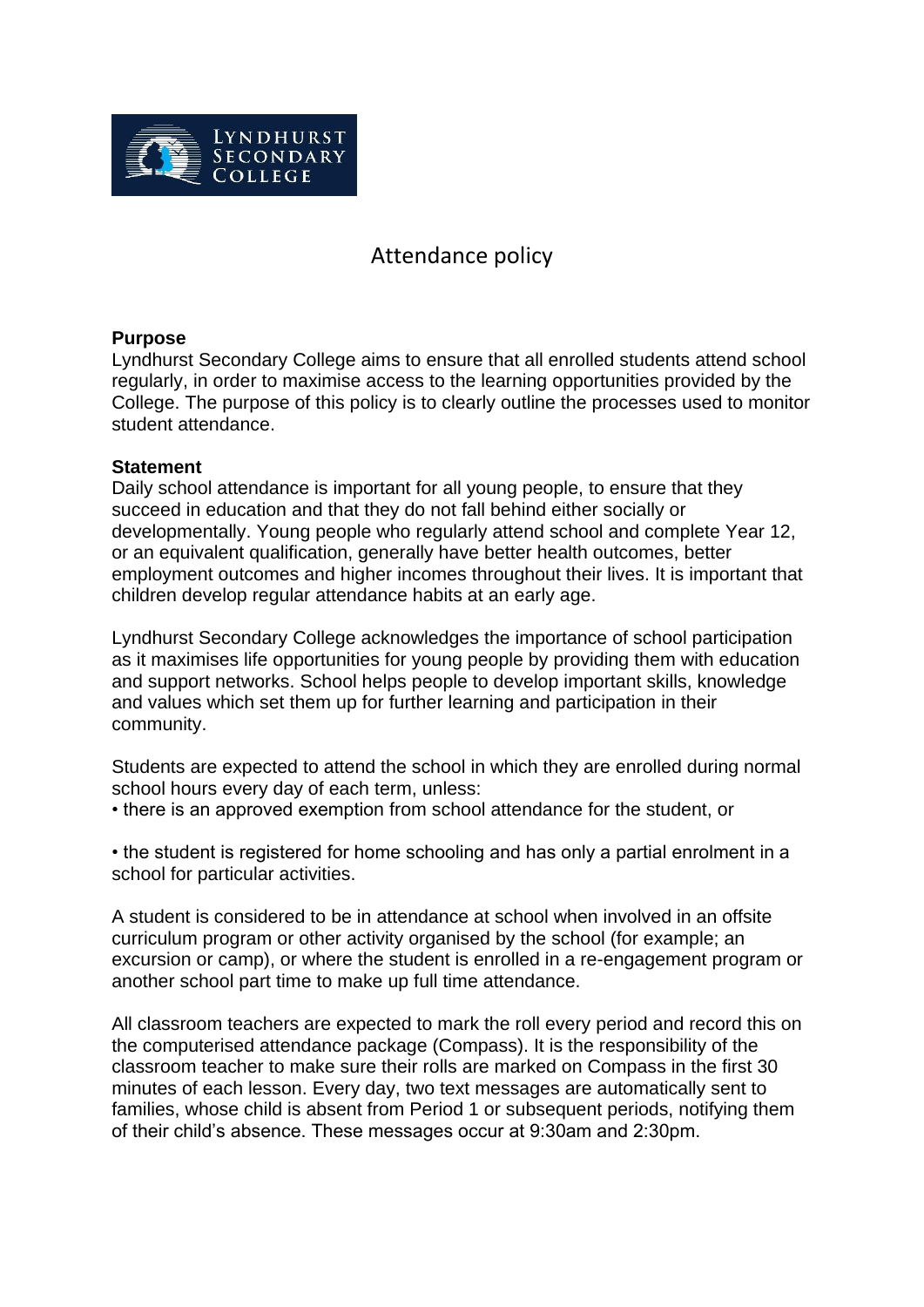# **Procedures**

## **Student Absence: Years 7-12**

The College will use a designated staff member to ensure all unexplained absences are followed up. Absence explanation can be done in a number of ways:

• A note is brought from home explaining the absence. These notes must be given to the Team Leader or Sub School Leader or appropriate classroom teacher

The parents are contacted by phone, via a text message or phone conversation, by the dedicated staff member, and written confirmation may be completed and returned to the Attendance Officer. Otherwise, the Attendance Officer may be notified verbally. The Attendance Officer will then record the absence using the appropriate reason code on Compass.

• Parents are able to log on to the parent portal on Compass to explain their child's absence.

• Parents are sent an email and/or Unexplained Absence Letter asking them to contact the school to explain their child's absence.

Please note: Parents of students in Years 7-9 may also choose to notify the school of an absence via the Absence Line (5996 0144). The Attendance Officer will then record the absence using the appropriate reason code on Compass.

#### **Student Absence Senior Sub School: Years 10 -12**

In addition to the general Years 7-12 absence notification procedures, additional processes must be followed by students in the senior school. This is due to the fact that attendance is linked to whether or not a student satisfactorily completes a unit of study (this will include Year 10 students enrolled in any VCE unit). The process used to manage student attendance in the Senior Sub School is outlined below:

• When a student is absent, they are required to provide a written explanation from a parent/carer upon return to the College, **but no later than ten school days** after the student's return to the College. Explanations must be presented to the Sub School Team, via the box located in the General Office. Senior Sub School Leaders will then make the necessary changes on Compass.

• It is the responsibility of the student and/or parent/carer to provide evidence of legitimate absences. It is the College's prerogative to determine the legitimacy of any explanation. Family holidays are not generally regarded as an **authorised** absence; requests for exemption made in advance may be considered. Parents are able to **'approve'** (explain) their student's absence on Compass, but the Sub School Team determine whether it is appropriate to **'authorise'** the absence.

• It is the student's responsibility to inform classroom teachers that a note has been given to the Sub School team for authorisation. Classroom teachers will then check, via Compass, and adjust their class roll appropriately.

• An **'authorised absence'** would typically be one of the following: a short term illness - documented by a note from parent/carer; an absence caused by family trauma or a legal matter, documented by a note from a parent or an authorised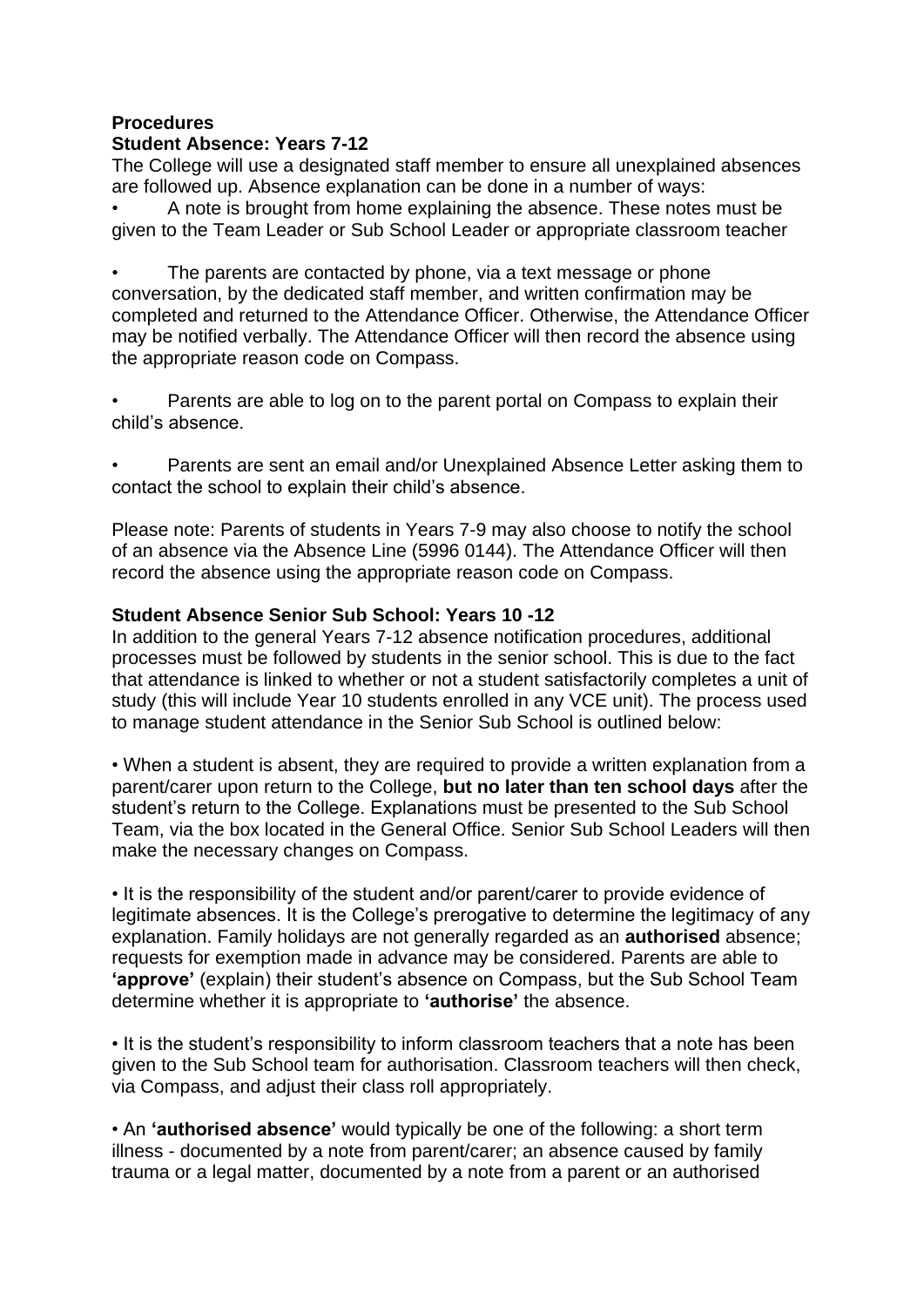person; or an extended illness documented by a medical certificate. **Medical certificates** should be provided for absences in excess of three school days. **Medical certificates** must be provided when a Year 10, 11 or 12 student misses a SAC or exam.

• Students living independently will be responsible for providing their own notes, but medical certificates or supporting evidence may be required.

• All students undertaking a VCE/VCAL unit of study with **seven or more 'unauthorised absences'** for a subject, per semester, will be assessed with an N – that is, they will not meet the requirements to pass the subject.

• Furthermore, if fifteen **'authorised/unauthorised'** absences are recorded in a semester for a VCAL/VCE unit, this too will mean an 'N' result. A note provided at the end of semester is not acceptable. Absences can only be **authorised** by following the above procedures. In the case of a Year 10 student, they will have **'Unsatisfactory Attendance'** recorded on their Semester Reports. Consideration will be given where extenuating circumstances may exist (eg: ongoing illness). In such cases, the Sub School Leader and Assistant Principal will determine if recording an 'N' result is appropriate.

• Where attendance in a number of units continues to be unsatisfactory, the student's enrolment in the College may be withdrawn or referred to Careers, MIPS and/or the Wellbeing Team. The student may be able to re-enrol in the College at the beginning of the next semester or the following year.

• If a Year 12 student needs to leave school early for a *valid reason*, they must sign out in the General Office. A *valid reason* would include senior students leaving school with written permission from a parent/carer.

#### **Students Withdrawn from Class**

Guideline 4

It is the Sub School's responsibility to notify relevant classroom teachers and the Attendance Officer when students are withdrawn from formal classes, so that this can be recorded on Compass.

| Key Stake Holders/persons affected<br>Person/Group responsible for Policy Review<br>Leaders | <b>School Community</b><br>Principal Class, Sub-School                                               |
|---------------------------------------------------------------------------------------------|------------------------------------------------------------------------------------------------------|
| <b>Review Cycle</b><br><b>Associated Processes</b><br>Careers and Wellbeing                 | <b>Biennial</b><br>Last Reviewed: June 2021<br>Next Review: June 2023<br>Referral processes to MIPs, |
| <b>Associated Support Documentation</b>                                                     | <b>DET School Attendance</b>                                                                         |